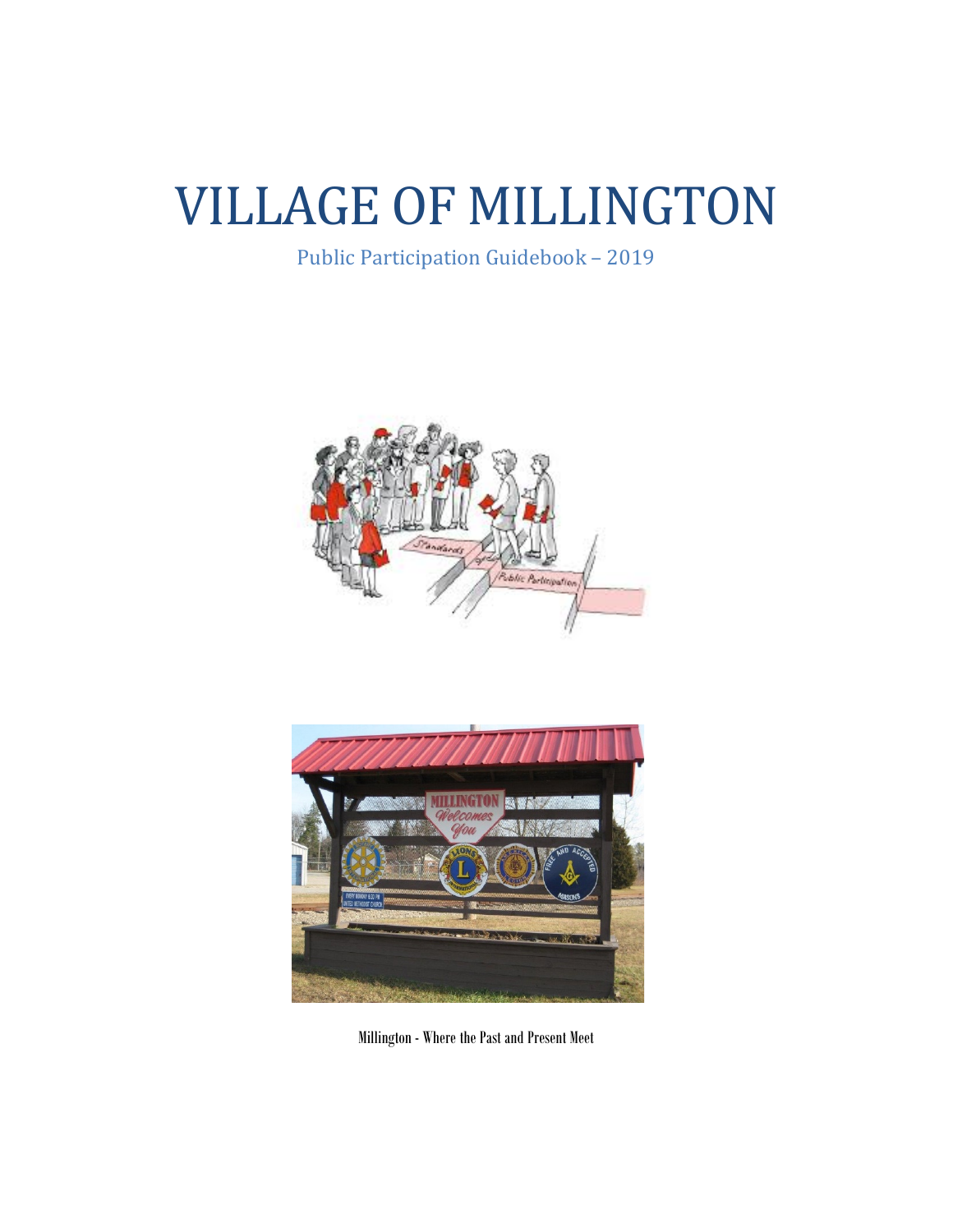# Contents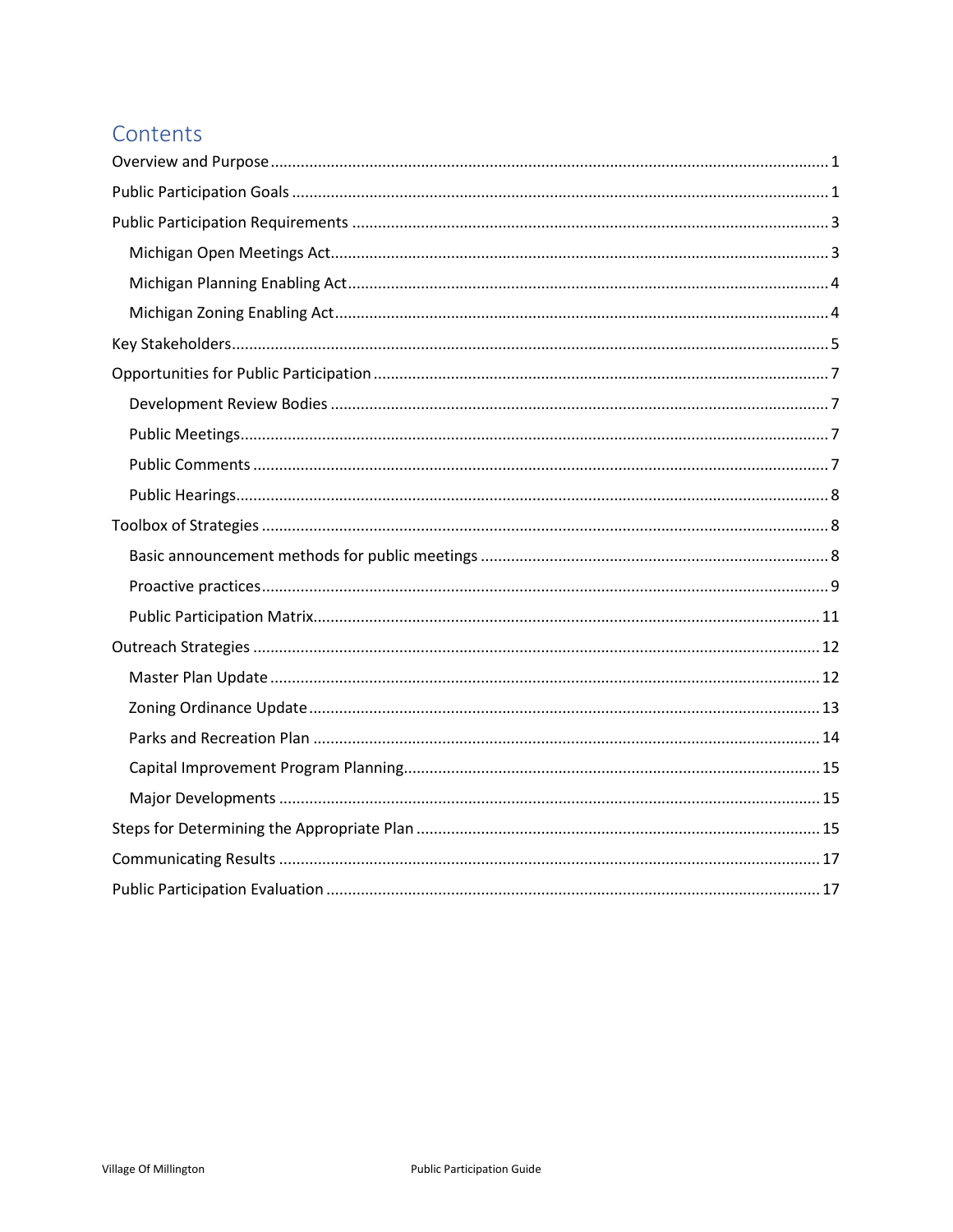# <span id="page-2-0"></span>Overview and Purpose

Engaging citizens through a planning process is crucial to the success of the plan. Soliciting input throughout the duration of the process contributes to a greater public understanding of the various complexities involved in many community projects and also provides greater transparency in local government operations. Solicitation and consideration of community input by Village officials enhances the public's understanding of their ability and responsibility to affect the future of the community. As key facilitators in the Village's decision-making process, the public officials and administrators of the Village of Millington understand the significance of public participation.

In order to effectively engage the public, there needs to be an explicit plan of action which outlines the purpose and process used in soliciting input from the public. Creating a public participation plan ("P<sup>3</sup>" as referred to by the Michigan Economic Development Corporation's Redevelopment Ready Communities program) will allow the Village of Millington to thoughtfully engage the public during major planning, zoning, and development projects and retain institutional knowledge over time. Moreover, by documenting and analyzing information on participation efforts, the Village of Millington will be able to more objectively assess its efforts and adjust accordingly thereby creating a dynamic and effective set of best practices the Village may consult for future uses.

The Village of Millington has developed this document to help guide decisions for formulating public information gathering processes during planning and development projects and the application of best case practices. This document contains a series of policies and procedures for public involvement and outreach for tasks such as: master plan updates, zoning ordinance and map updates, capital improvement project planning and review, parks and recreation plan updates, major development projects (Planned Unit Developments, special land uses, or other), and development projects involving publicly-owned properties.

Public engagement is a not a "one size fits all" exercise. Certain strategies are more appropriate in some circumstances than others, and a successful practice in one situation may not be as successful in another. To this point, this guide is intended to serve as an internal resource for ideas on how to best engage productive collaboration with stakeholders and the public in the future.

## <span id="page-2-1"></span>Public Participation Goals

This guide emphasizes the Village of Millington's commitment to meaningful and effective means of communication with stakeholders and citizens throughout planning and development processes. The public participation tools described in this guide do not preclude additional engagement efforts but should serve as a starting point for consideration of the appropriate type and extent of planned public involvement.

The list below contains the goals by which the Village of Millington seeks to accomplish through the application of this guide.

1. **Solicit public participation in key phases of the planning process.** Stakeholders and citizens shall be involved at key phases of planning process to ensure maximum value of the input received. Proactive participation includes early and continuous involvement in important policy or project decisions before they are finalized. There are many opportunities for the public to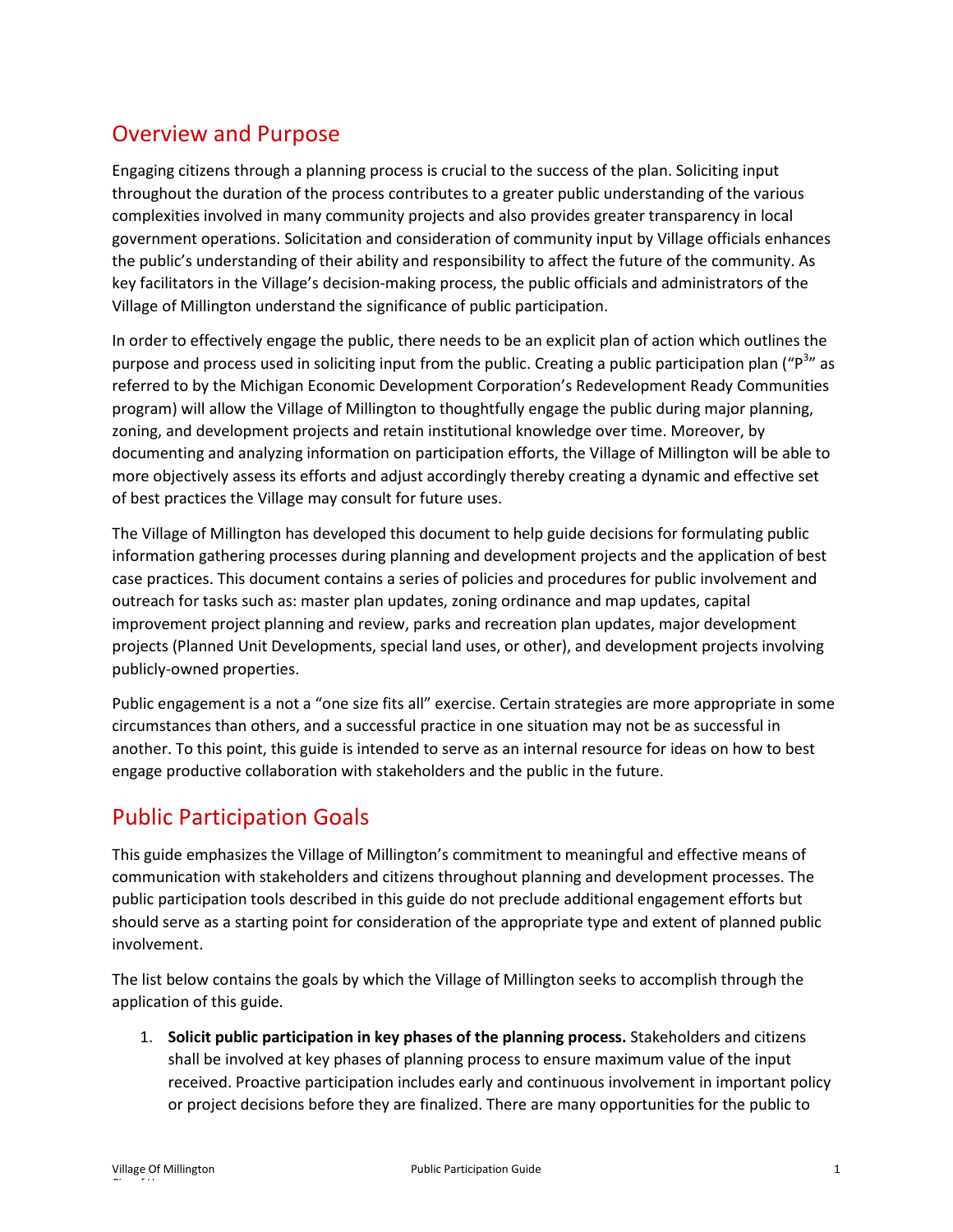play a role in shaping short and long-term needs, solutions, and funding priorities. The earlier the public is involved in the process, the greater the opportunity to influence important land-use and economic development decisions.

- 2. **Seek broad representative involvement and utilize effective and equitable avenues for distributing information and receiving comments.** The diverse characteristics and needs of residents requires a variety of communication and outreach techniques. For instance, opportunities and outreach efforts will vary to ensure representative involvement. Depending on the geography of an affected area, outreach may be in-person communication, online, posted by signs, published, or by written correspondence. Additionally, opportunities for feedback will also vary, such as meetings, door-to-door polling, surveys, or open houses. There are a number of ways to ensure that a diverse public is well-informed and able to play a role in the planning process. Recognizing that no single technique or mechanism will work in all cases, it is up to the Village of Millington to consider the special communication needs of the public and use the best approaches to accomplish this goal.
- 3. **Provide educational materials and design participation initiatives that will support and encourage effective participation.** Providing materials such as advertising fliers, presentations, info graphics, or other forms of visualizations are helpful means to bring stakeholders and residents up to date on various planning, zoning, or development projects.
- 4. **Maintain and develop staff expertise in all aspects of participation.** This includes techniques for bridging language, cultural, and economic differences that affect participation; meaningful ways to convey issues and information to various cultural groups; and means for ensuring equitable representation for all segments of the population and sectors of the economy.
- 5. **Support and encourage continuous improvement in the methods used to meet the public need for information and involvement.** Public information and involvement methods are continually evolving. The Village of Millington is committed to seeking new and innovative ways to engaging and keeping the public involved throughout the process.
- 6. **Record results of public engagement and recount these results back to the public.** In order to properly obtain feedback from stakeholders and the public, the Village of Millington shall track and document input received during various public input opportunities. The Village additionally will seek to develop a method for sharing received input with the public. This promotes transparency as well as allows stakeholders and the public to know their voices have been heard.
- 7. **Encourage Developers to Engage the Community**. Developers are encouraged to seek input from the community in accordance with this manual. The Village will support those efforts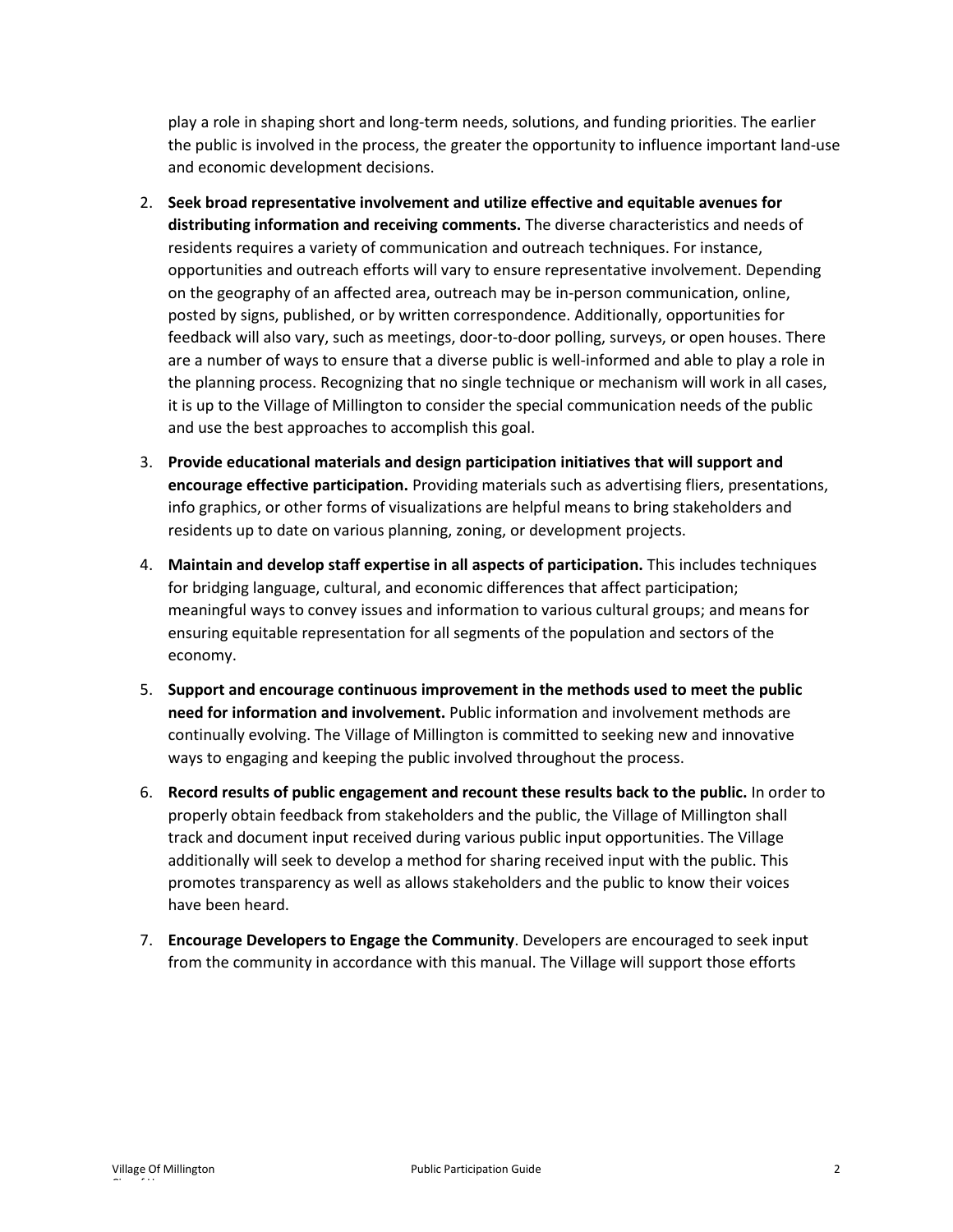and provide reasonable accommodation for proactive public participation in planning for private development projects.

### <span id="page-4-0"></span>Public Participation Requirements

Basic requirements for public participation are mandated in state and federal laws for certain public projects and development reviews. The Village, through the work of the Village Council and the various boards and commissions which serve at its pleasure, shall follow the local and state regulations listed below. These regulations include provisions for the public review process, public participation, and public hearings.

#### <span id="page-4-1"></span>Michigan Open Meetings Act

The Open Meetings Act was developed with the basic intent of requiring public bodies to conduct business at open public meetings. The Open Meetings Act is fundamental to ensuring the public has a role in policy development and adhering to its mandates is legally required.

Side bar:

#### **Key definitions**

Public body – any local governing body (including a board, commission, committee, subcommittee, or authority) which is empowered (by state constitution, statute, charter, ordinance, resolution or rule) to exercise governmental or proprietary authority or perform a governmental or proprietary function.

Meeting **–** the convening of a public body at which a quorum is present for the purpose of deliberating toward or rendering a decision on a public policy.

Closed session – a meeting or part of a meeting of a public body which is closed to the public.

Decision – a determination or vote of a public body to formulate public policy.

#### **Notification of meetings**

The public body must post a notice stating the dates, times, and places of all its meetings.

#### **Closed meetings**

The law provides for closed meetings in a few specified circumstances

#### **Minutes of a meeting**

Minutes must be kept for all open meetings and are required to contain:

- A statement of the time, date, and place of the meeting;
- The members present as well as absent;
- A record of any decisions made at the meeting and a record of all roll call votes; and
- An explanation of the purpose(s) for which a closed session is held.

#### Separate minutes must be taken of closed meetings.

In accordance with the Michigan Open Meetings Act (PA 267 of 1976), the Village of Millington will hold meetings at the Village Hall located at 8569 State Street which is accessible to the public (or in another properly posted location as is necessary or preferable). Individuals with disabilities requiring auxiliary aids or services in order to participate in municipal meetings may contact the Village Clerk for assistance: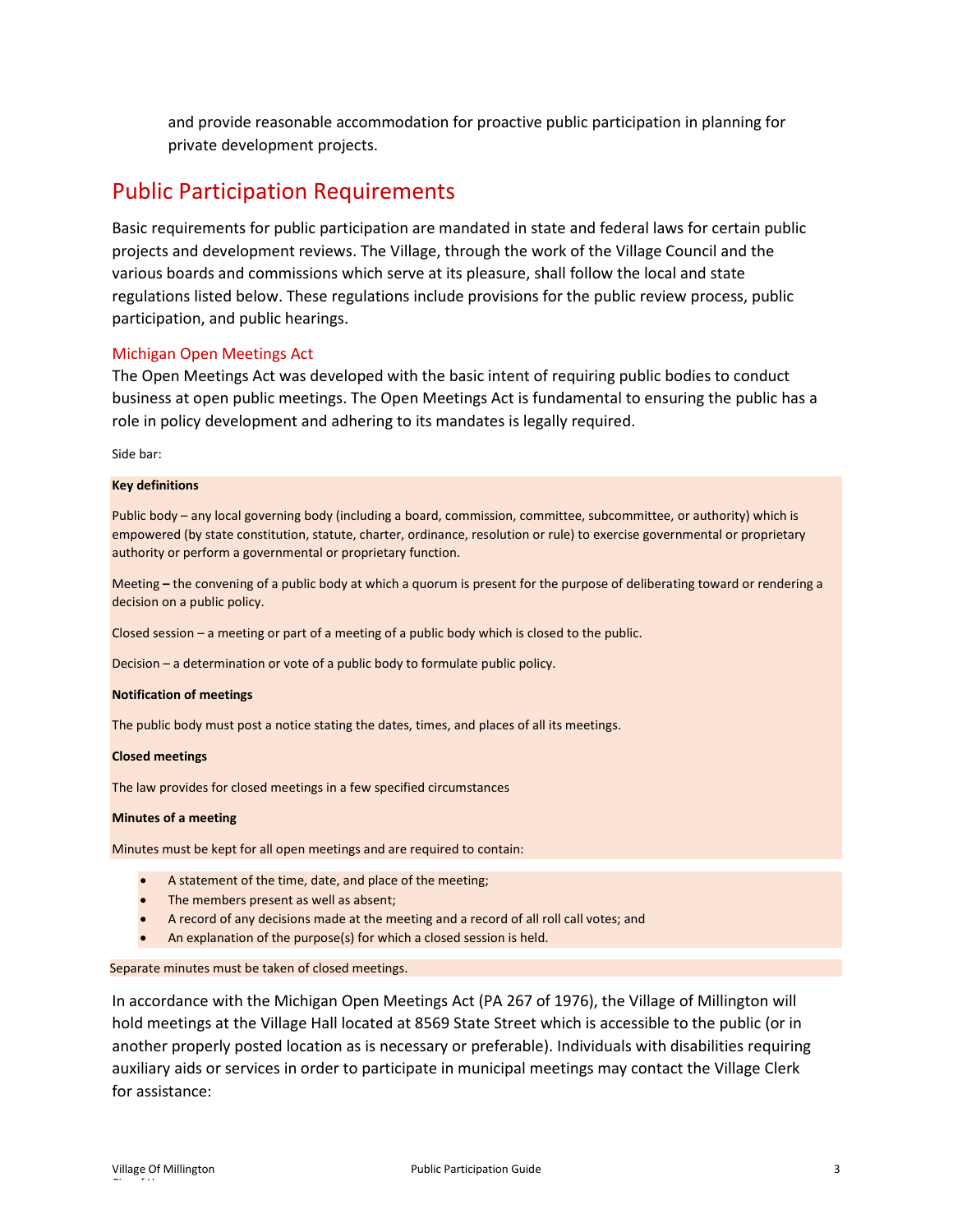(989) 871-2702. Additionally, any citizen may request that public bodies place them on a mailing or email list so they may be notified in advance of all meetings by contacting the Village Clerk.

The public will be notified within ten (10) days of the first meeting of a public body in each calendar or fiscal year; the body will publicly post a list stating the dates, times and places of all its regular meetings at its primary office. If there is a change in schedule, within three days of the meeting in which the change is made, the public body will post a notice stating the new dates, times and places of regular meetings. For special and irregular meetings, public bodies will post a notice indicating the date, time and place at least eighteen (18) hours before the meetings. Public bodies may hold emergency sessions without a written notice or time constraints if the public health, safety, or welfare is severely threatened and if two-thirds of the body's members vote to hold the emergency meeting.

### <span id="page-5-0"></span>Michigan Planning Enabling Act

In accordance with the Michigan Planning Enabling Act (PA 33 of 2008), the following parties are notified via first-class mail, personal mail, or email by the Village's Planning Commission of the intent to plan and request the recipient's cooperation and comment:

- Tuscola County Planning Commission (county planning commission);
- Millington Township Planning Commission (adjacent municipalities);
- Each public utility company, railroad company, and public transportation agency owning or operating a public utility, railroad, or public transportation system within the Village of Millington, as well as all other government entities which register its name and mailing address for the purpose with the planning commission; and
- Tuscola County Road Commission and Michigan Department of Transportation (if the master plan will include a master street plan).

After the draft master plan has been submitted to Village Council for review and approval for distribution, the draft plan will be submitted to the previously listed entities for review. Before approving a proposed master plan, the Village's Planning Commission will hold at least one public hearing on the proposed master plan. The hearing will be held after the expiration of the deadline for comment as outlined in the Act.

The Planning Commission will give notice of the time and place of the public hearing not less than 15 days before the hearing by publication in the Millington Herald or a newspaper of general circulation within the Millington area. The Planning Commission will also submit notice of the public hearing by first class mail, personal delivery, or email to the previously listed entities for review. After adoption of the master plan, the Planning Commission may publish and distribute copies of the master plan or of any report, and employ other means of publicity and education.

#### <span id="page-5-1"></span>Michigan Zoning Enabling Act

In accordance with the Michigan Zoning Enabling Act (PA 110 of 2006), consideration of the following requires advertised public hearings pursuant to the Open Meetings Act:

- Zoning text amendments
- Zoning map amendments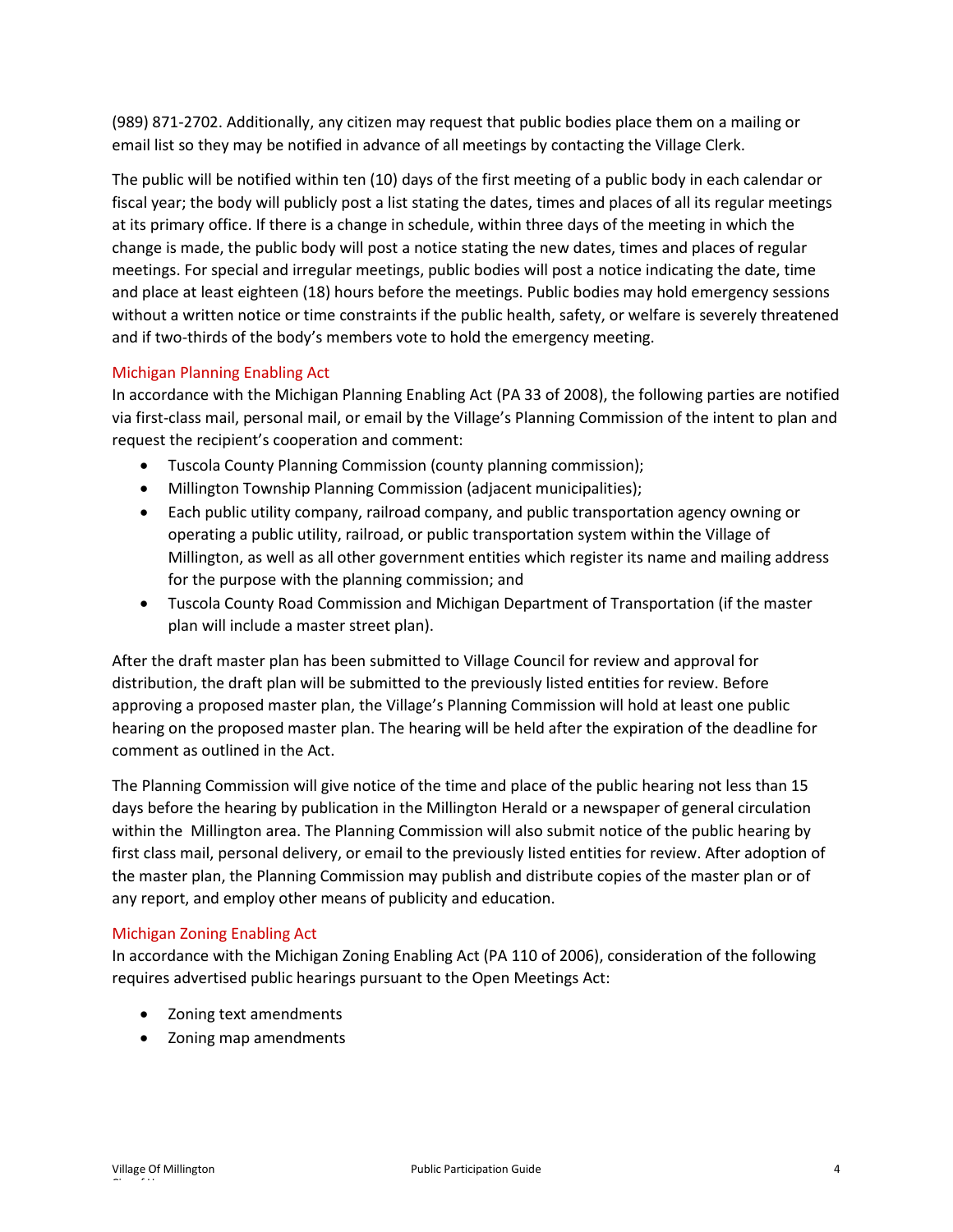- Variances
- Appeals
- Interpretations
- Special land uses

In all the above cases, the Village of Millington shall provide public notice of the hearing in a newspaper of general circulation in the area not less than 15 days before the date of the hearing and all persons to whom real property is assessed within 300 feet of the subject property and to the occupants of all structures within 300 of the subject property shall be notified.

## <span id="page-6-0"></span>Key Stakeholders

Stakeholders represent a diverse set of individuals, groups, and organizations which have a vested interest in or are affected by the planning and land use development process. Different groups of stakeholders may be engaged in each of the planning and development review processes dependent upon the nature of the project or plan, level of community interest, and the potential impact of the project.

Local, state and federal organizations from both the public and private sectors assist and enhance the City's decision-making process through their input. Stakeholders include, but are not limited to:

- Village Council
- Village Boards and Commissions
- Millington Chamber of Commerce
- Major employers
- Commercial business owners
- Millington Public Schools
- Tuscola County
- Tuscola County Economic Development Corporation
- Neighboring municipalities
- Religious groups
- Community organizations
- Senior groups
- Social organizations
- Students

The Village of Millington is dedicated to ensuring the public is notified and involved in its decisionmaking processes. More effort is needed to reach beyond the public meeting as many residents will simply never attend a meeting even if they are personally invited. Technology and information sharing through the village website helps in this realm; however, use of social media can be increased. While there are regulars who attend meetings, the Village does not systematically analyze the data it collects on the citizens who attend public meetings or the nature of the comments that are made. Additionally, no specific demographic characteristics are known about citizen participation. Although there are numerous stakeholders currently involved in helping to develop and guide the Village of Millington, the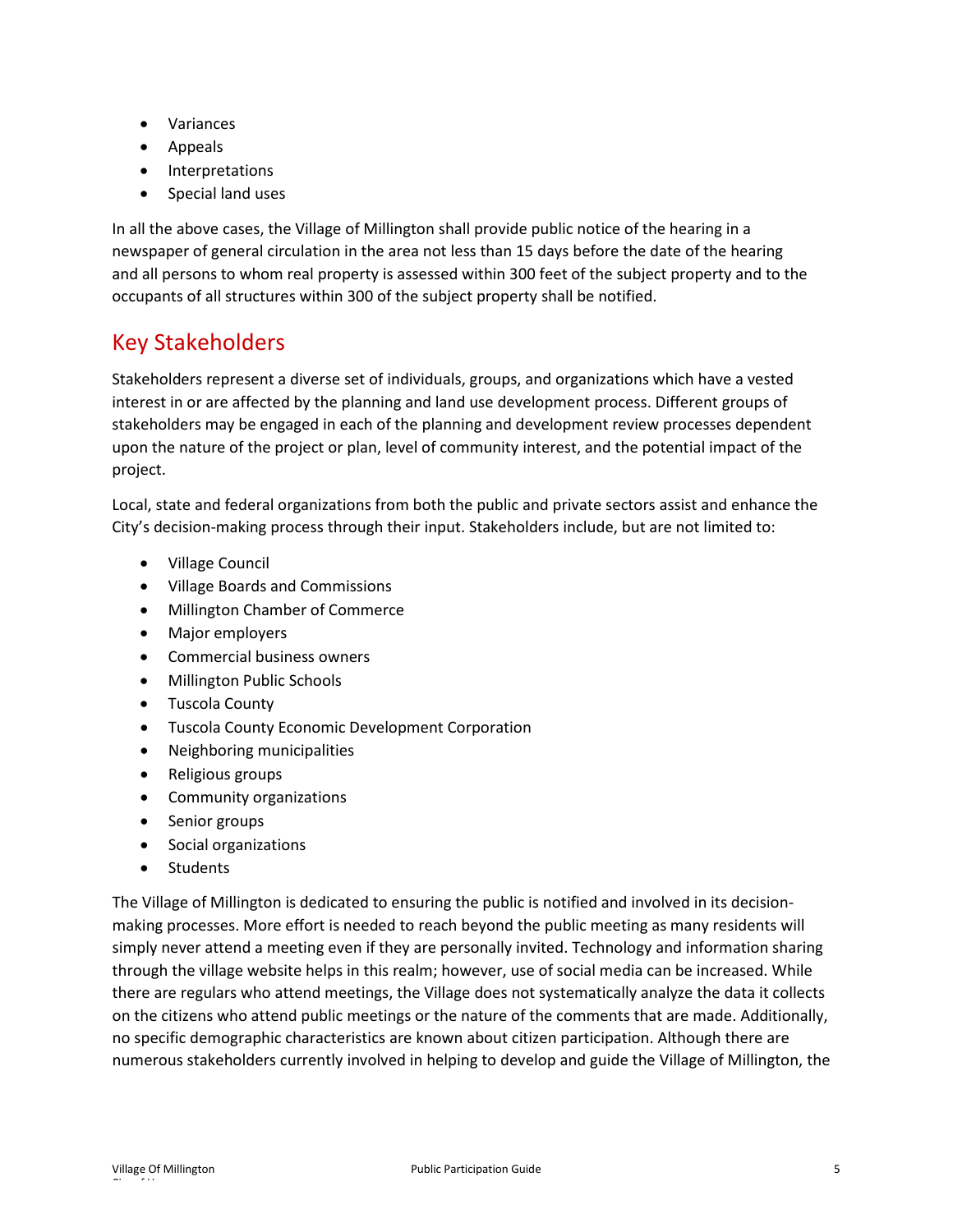likelihood of underrepresented citizens and organizations is still a reality. The Village of Millington shall work to identify these stakeholders and make a concerted effort at bringing them into the decision-making process.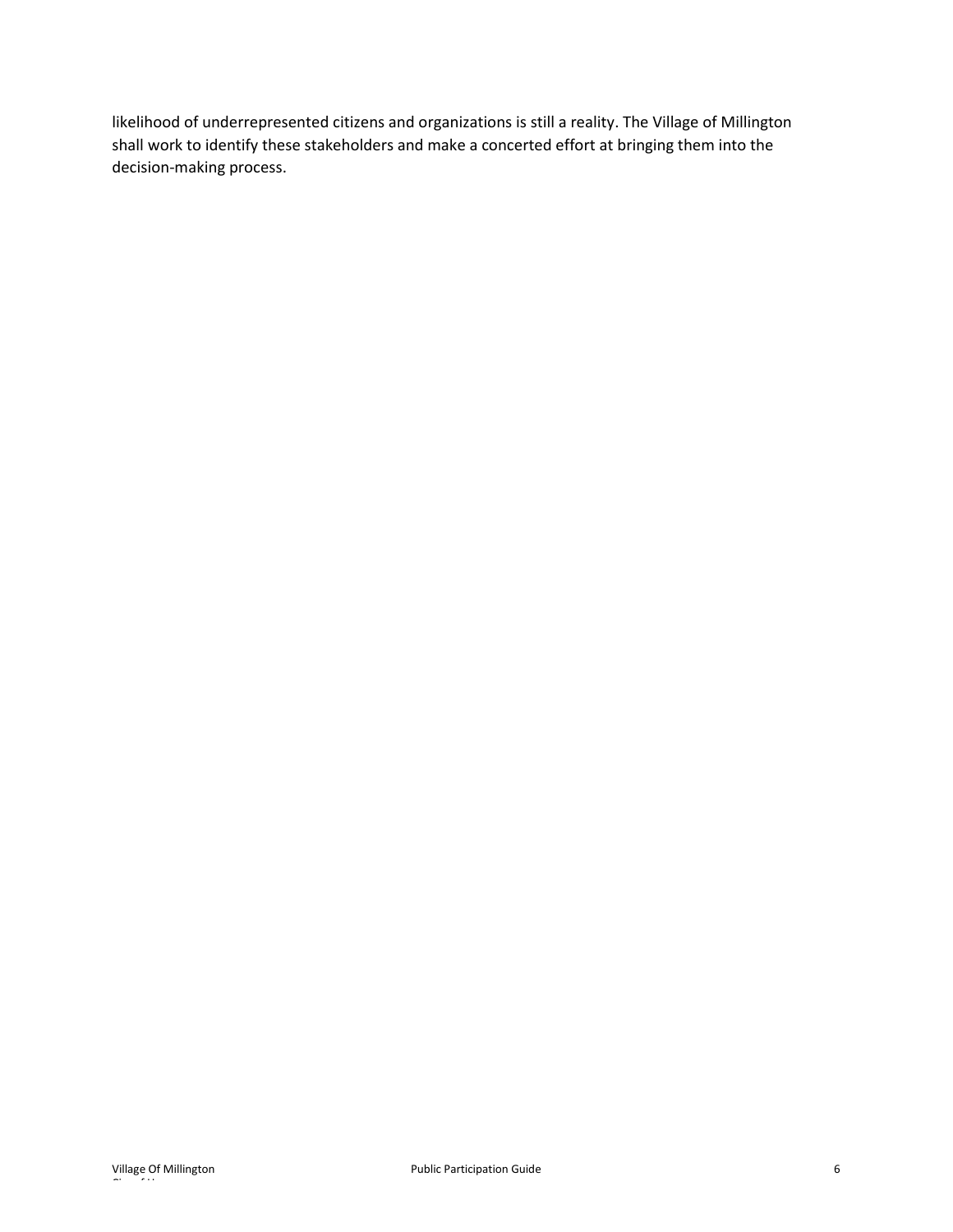# <span id="page-8-0"></span>Opportunities for Public Participation

The Village provides Millington residents and stakeholders with numerous opportunities to get involved in the planning, review, and approval process for planning processes.

### <span id="page-8-1"></span>Development Review Bodies

**Village Council**. The Village Council is the legislative and policy-making body for the village government. The Village President is elected by the village residents and the President Pro Tem is appointed by the elected Council. The Village President is responsible for the day-to-day administration of village government.

**Boards and Commissions**. The Village encourages citizen participation in local government planning and policy decisions. Therefore, all citizens are invited to apply for appointments to the Village's boards and commissions. These groups provide recommendations to the Village Council on a variety of topics and issues. The members of the boards and commissions help to analyze options and influence important decisions on behalf of the community.

In general, depending on the nature and location of the project, many of the boards and commissions may review a proposed plan or land use project. These boards and commissions function in two distinct capacities in the public policy process in the Village of Millington - advisory and administrative. Some will serve in both capacities.

Each advisory board or commission makes recommendations to the Village Council based on the scope of its particular service area. Typically, advisory boards and commissions have a work agenda in place for a calendar year during which it undertakes projects, deliberates on issues, and hosts special events. The Village Council is responsible for making the final decisions on most issues or topics, but it will look to these groups for advice, background information, and analysis. As the elected body, the Village Council has discretion to accept advice in full, in part, or not at all. Certain boards and commissions have an additional administrative role. This means that they are permitted or required by charter, statute or ordinance to conduct formal reviews and issue administrative decisions. These decisions are then sent to the Village Council as official recommendations.

### <span id="page-8-2"></span>Public Meetings

In addition to conformance to the Open Meetings Act, meeting agendas and packets of the Village Council, Planning Commission, and other boards and commissions should be made available on the Village's website in advance of the meeting. The meeting agenda and packet are sent, by mail or e-mail, to all land use applicants. Meeting minutes of the Village Council and the Village's boards and commissions are coordinated by the staff liaison and posted on the Village's website once approved.

#### <span id="page-8-3"></span>Public Comments

Opportunities for public comment shall be available at any meeting of the Village Council or Village's boards and commissions in accordance with the provisions in the boards and commissions' bylaws and other operating policies. The meeting agenda allows for public comments under a 'Public Comment' section. The participation of interested persons and their input shall be recorded in the meeting minutes.

Approved meeting minutes, which include the outcome of the public participation, are made available to the public through various methods, including being posted on the Village's website.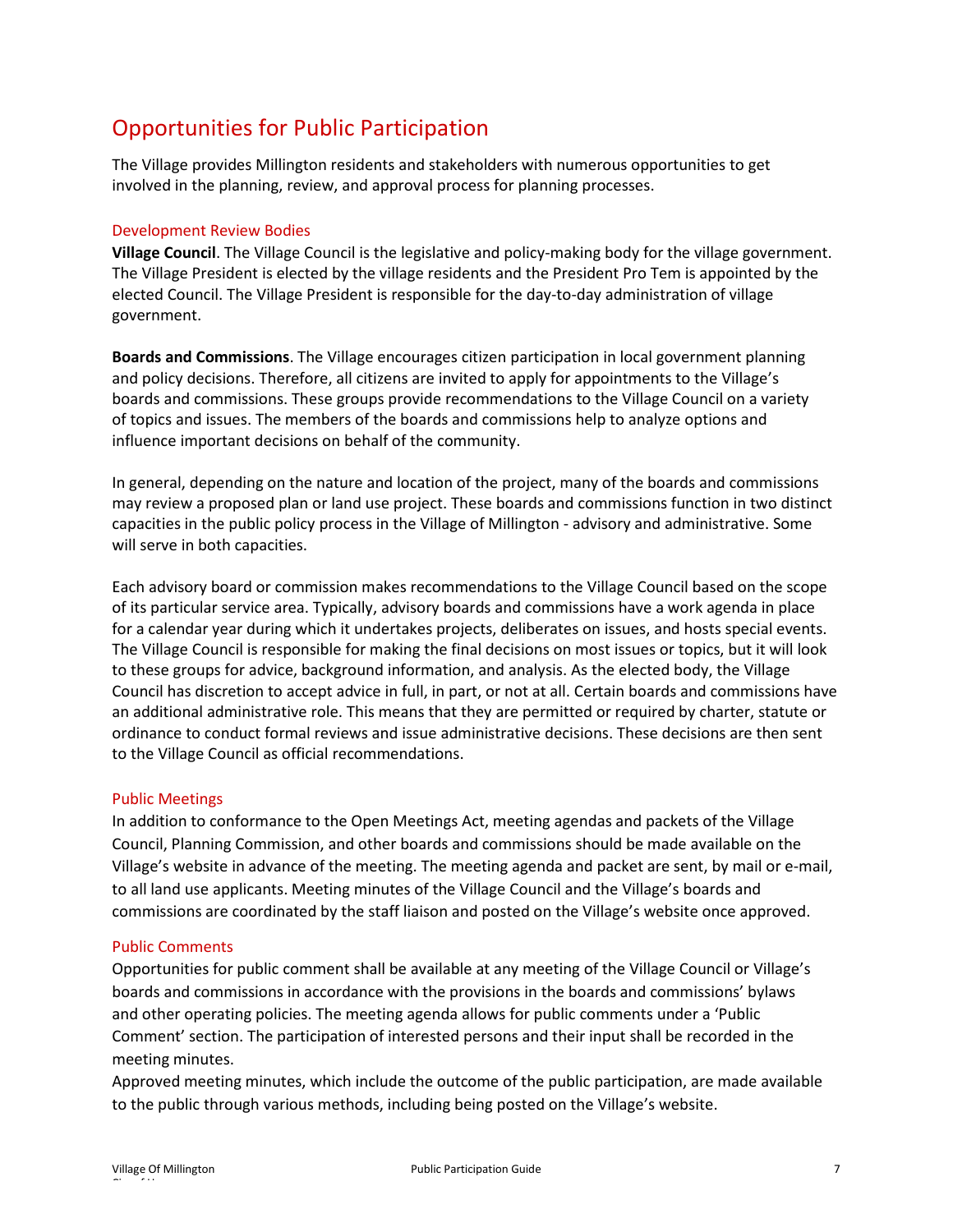#### <span id="page-9-0"></span>Public Hearings

The Village Council and its various boards and commissions shall hold public hearings when called for in their local and State enabling legislation, or when otherwise prudent, to provide the opportunity for public comment on specific topics.

**Village of Millington Planning Commission**. The Planning Commission shall consider holding public hearings for all land use and development applications (site plan, special land use permit, or rezoning request) that come before them though this is not required by State law to do so for all applications. The Zoning Administrator shall schedule and publish the notification of a public hearing before the Planning Commission in a newspaper of general distribution in the Village not less than 15 days prior to the hearing on a site plan application as mandated by the commission's bylaws. Land use and development application notifications shall be sent by mail to the applicant, the owner of the subject property, and the owners of property within 300 feet of the subject property. The Planning Commission meeting agenda and meeting packet shall be made available on the Village's website in advance of the meeting. The applicant and the Village Council shall receive written notification of the Planning Commission's recommendation.

**Millington Village Council**. The Village Council shall hold a public hearing when called for in their enabling legislation. On receipt of the report of the Planning Commission, the Village Council shall set a date for a public hearing for consideration of any proposed zoning ordinance update or rezoning. State and federal statutes require that special use permits and rezoning applications be noticed in a newspaper of general distribution in the Village no less than 15 days prior to the Village Council public hearing. Application notifications shall also be sent by mail to the applicant, the owner of the subject property, and the owners of property within 300 feet of the subject property.

The special use permit applicant and the Zoning Administrator are notified in writing of the Village Council's action by the Village Clerk within five days of the action. Following adoption of an ordinance to amend or update the zoning district boundaries or the district regulations, the ordinance shall be filed with the Village Clerk and a notice of the ordinance adoption shall be published in a newspaper of general circulation in Millington within 15 days after adoption.

**Other Boards and Commissions**. Other relevant boards and commissions will hold public hearings as needed and as required by the individual boards and commissions bylaws. The public hearings will be noticed as required in advance of the meeting. All meeting agendas and packets shall be made available before the meeting on the Village's website.

### <span id="page-9-1"></span>Toolbox of Strategies

The public participation toolbox is virtually limitless – from tried and true methods to more creative methods. The Village will strive to ensure that more than one notification and communication method will be used depending on the specific project and target audience. This list is flexible and can change based on needs and circumstances.

### <span id="page-9-2"></span>Basic announcement methods for public meetings

The following methods are used to advertise the public meetings of the Village Council, Planning Commission, and other boards and commissions acting as advisory bodies to the Village Council when taking action on land use or development applications. Many times, this does not result in involvement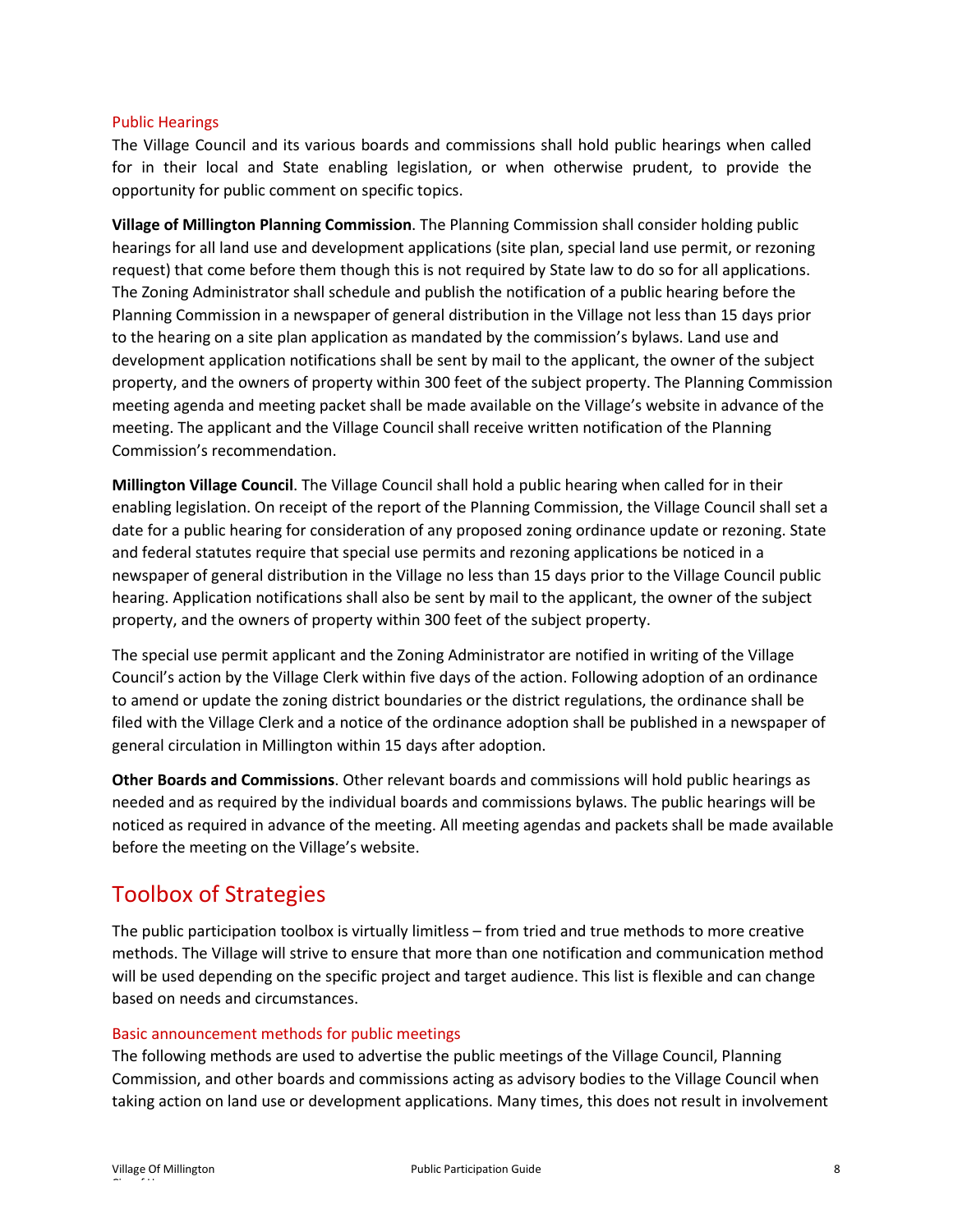of all stakeholders, especially those with visual impairments, non-English speakers, those who are illiterate, youth, individuals with mobility limitations, and those who work during the time in which public meetings are commonly held.

- Newspaper posting
- Website posting
- Flier posting on Village Hall door
- Announcements at council meetings
- Postcard mailing
- Attachments to utility bills

The Village will strive to ensure that more than one notification and communication method will be used depending on the specific project and target audience. This list is flexible and can change based on needs and circumstances.

### <span id="page-10-0"></span>Proactive practices

The following are some example public participation methods that are less reactive and more focused on education and collaboration. Many of these methods have been used by the Village and are most successful with strong partnerships with stakeholders.

**Pre-Application Coordination.** Prior to submitting an application, or site plan, an applicant may choose to submit a sketch plan or draft plan for review by the Zoning Administrator and/or Planning Commission. The review shall be informal and advisory only and shall not constitute any form of approval or authorization of granting any type of permit. The review shall be done without cost to the applicant and shall be scheduled as an item of business on the Planning Commission's agenda.

**Surveys**. Surveys are useful for identifying specific areas of interest or concentration from a broad scope of ideas or issues. These areas of interest can then be further explored using other methods like the ones outlined below. A community may use a survey to identify where to start in the planning process or the general climate surrounding a topic. Surveys can be useful to get a general idea of public opinion regarding specific community issues but should not be used as the sole method of public input. It is helpful for a municipality to administer surveys with partners. For example, churches can have surveys available to fill out and neighborhood groups can put them in mail boxes. As with most public input efforts, it is best to vary the delivery method (mailed, handed out, electronic) and include bilingual language in certain cases.

**Open House Meetings and Community Workshops**. Open house meetings and community workshops can be as simple as a series of question and answer sessions with the public or as creative as interactive map exercises. Formal presentations can be given to a large audience and then less formal exchange of information may follow. They provide a more casual and fun setting to encourage participants to think critically and creatively about important issues. Oftentimes open house meetings are a great way to educate the community surrounding a specific topic and hear concerns, questions, and ideas. As noted above, open house venues need to be accessible and approachable for all attendees. Further, volunteers must be available and knowledgeable on a project to encourage feedback from participants. An orientation session is essential prior to commencement.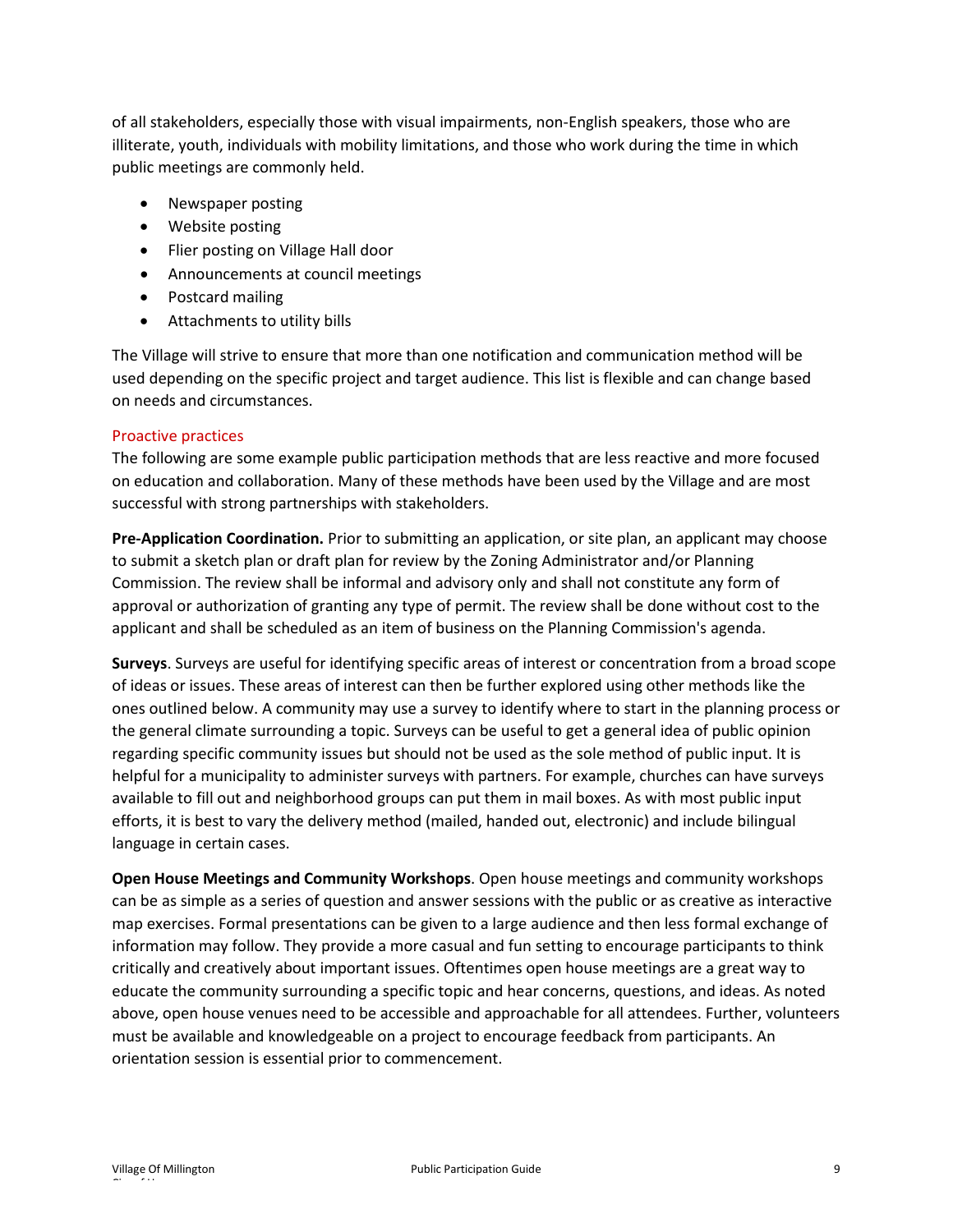**Charrettes**. The charrette differs from a workshop because it is a multi-day event where designers and planners work collaboratively. Citizens offer ideas while the charrette team facilitates and observes. This tool may most often be used for specific development projects that involve significant changes to the urban form and require public input on the design layout. The Village may encourage developers to hold charrettes for specific proposed projects with significant community interest.

**Walking Tours**. Walking tours allow more candid and casual feedback from participants. They can be paired with community workshops or charrettes to measure the perceived safety and comfort of pedestrians in a downtown, neighborhood or corridor. Walking tours are also useful for identifying desired design, problem properties, or safety concerns.

**One-on-One Interviews**. Interviews are a great way to get specifics on a topic. Specific community leaders may have been identified, making them ideal candidates for an interview. Some communities have individuals that are very vocal about issues in the community. Interviewing them may give some perspective on how to address their concerns. It is important to remember that one interview reflects the opinion of one individual and should not be considered the standing of the entire community.

**Focus Groups**. Like interviews, focus groups can help to narrow down concepts or get a specific side of the story from different perspectives. Focus groups can be used to invite multiple stakeholders to the table to gather a variety of perspectives and interests in one setting.

**Social Media / Web Presence**. Depending on the type of project, information should be incorporated into online sources. Further, more intensive projects may have project-specific websites not only to provide information but to allow for comments and interaction. Technology offers a unique opportunity to give and receive information to a mass of people. Municipalities can post events, share information on projects and planning and developments processes, and even solicit feedback.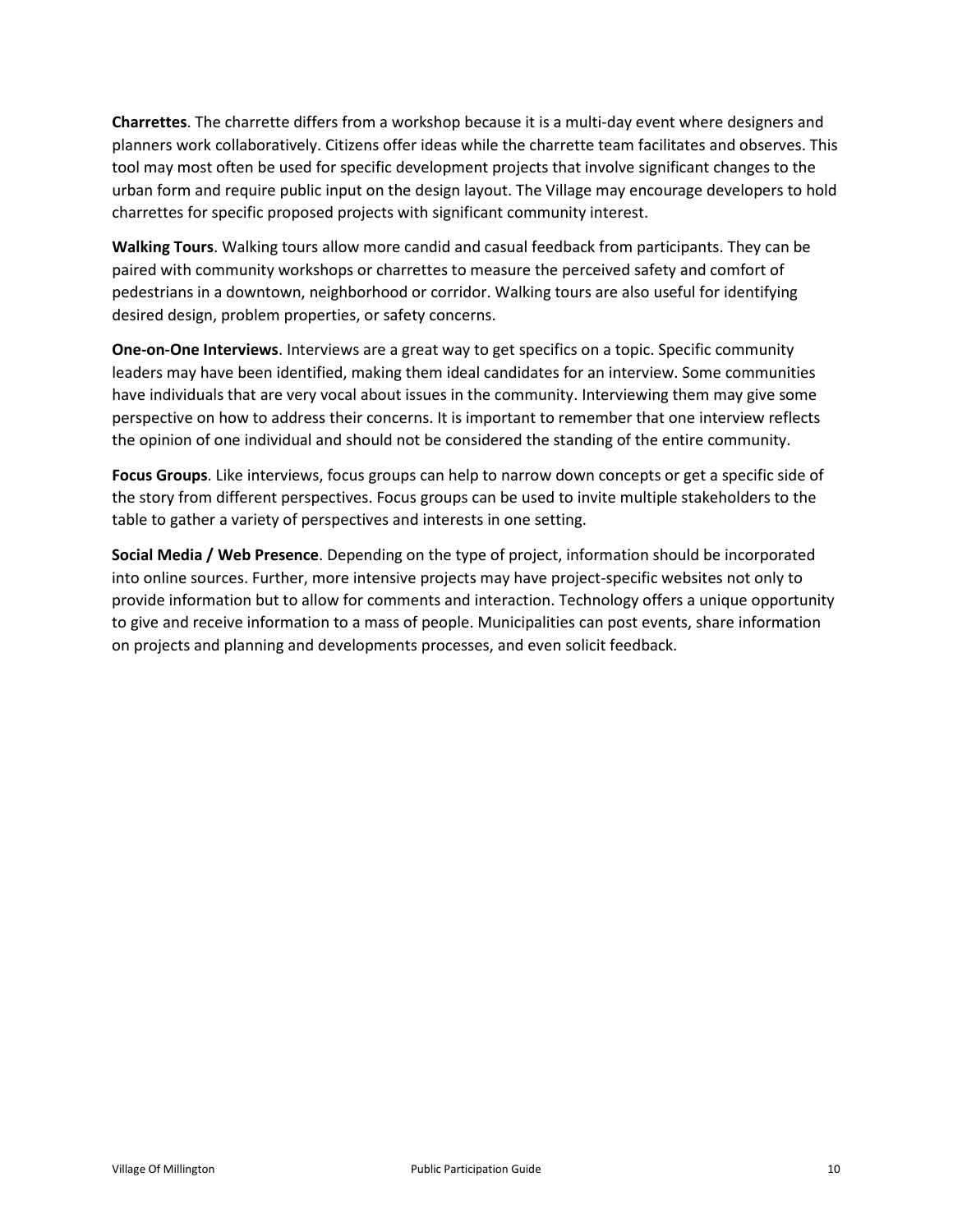### <span id="page-12-0"></span>Public Participation Matrix

As stated previously throughout this section, the various outreach strategies have a multitude of different uses and applications. Some processes lend themselves better to certain strategies. The table below provides a guide of when certain outreach methods may be optimal based upon which type of process the Village is undergoing.

|                                        | <b>Master Plan</b> | Zoning<br><b>Amendments</b> | <b>CIP Planning</b> | Parks and<br><b>Recreation</b><br><b>Planning</b> | Major<br><b>Developments</b> |
|----------------------------------------|--------------------|-----------------------------|---------------------|---------------------------------------------------|------------------------------|
| Pre-<br>Application<br><b>Meetings</b> |                    |                             |                     |                                                   | Recommended                  |
| Surveys                                | Recommended        | Potentially                 | Recommended         | Recommended                                       |                              |
| Open House<br><b>Meetings</b>          | Recommended        | Potentially                 | Recommended         | Recommended                                       | Potentially                  |
| Charrettes                             | Potentially        |                             |                     | Potentially                                       | Potentially                  |
| <b>Walking Tours</b>                   | Potentially        | Potentially                 | Potentially         | Potentially                                       | Potentially                  |
| One-on-One<br><b>Interviews</b>        | Potentially        | Potentially                 | Potentially         | Potentially                                       | Potentially                  |
| <b>Focus Groups</b>                    | Potentially        | Potentially                 | Potentially         | Potentially                                       | Potentially                  |
| Social Media /<br>Web                  | Recommended        | Potentially                 | Potentially         | Recommended                                       | Recommended                  |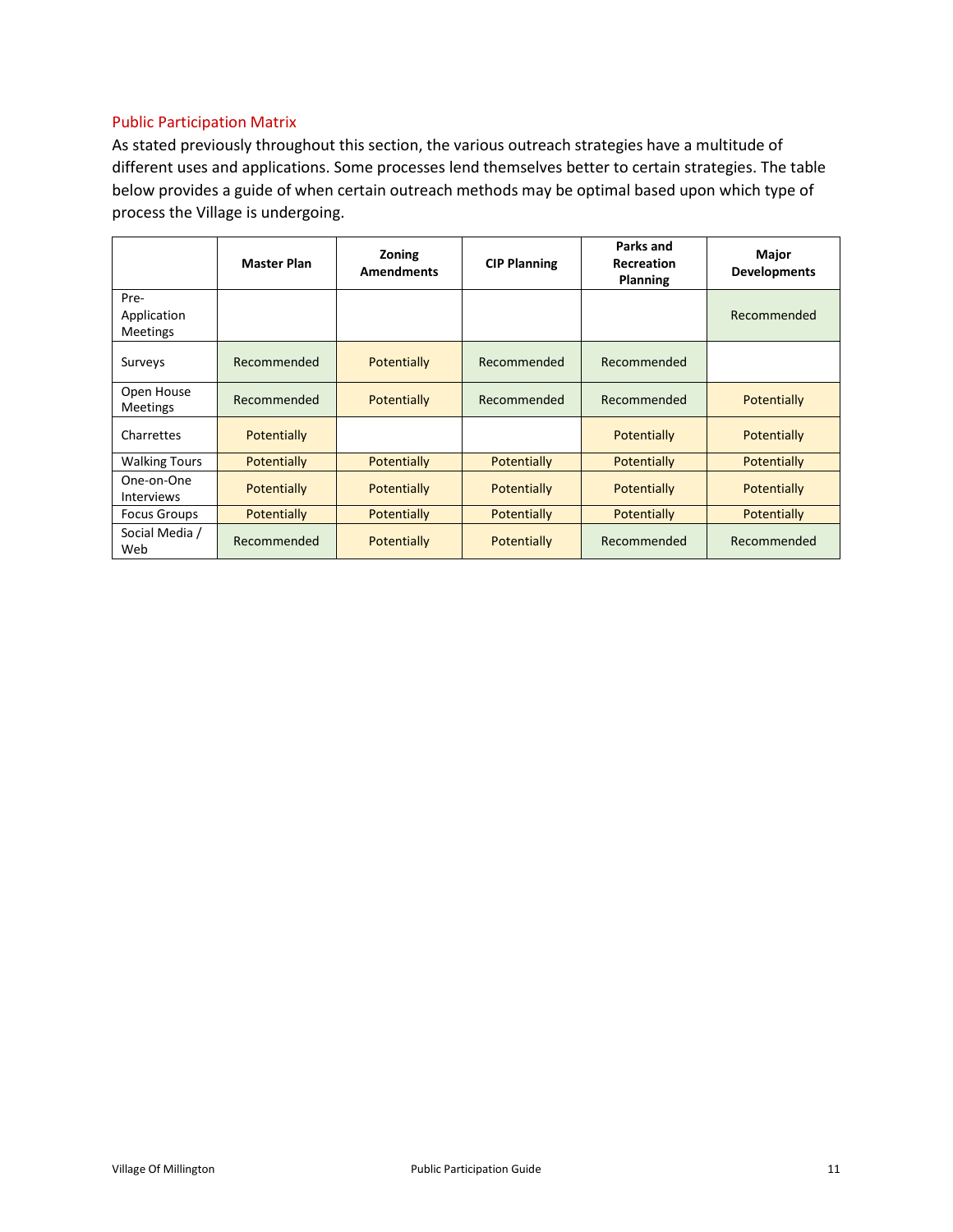# <span id="page-13-0"></span>Outreach Strategies

The Village's goal is to follow a systematic plan for public engagement in the development of Village policy. In helping citizens and other stakeholders to be more involved in the creation process and not simply a reaction to a finished product, the sooner the public is involved, the better. Proactively engaging stakeholders fosters a sense of ownership and prevents delays caused by unforeseen issues. This section outlines how the community has and will be engaged depending on the input sought in any particular situation.

### <span id="page-13-1"></span>Master Plan Update

As the visionary policy document for future development in the Village, the master planning process must use a wide range of public input methods to develop the goals, objectives and strategies for implementation. The Village of Millington shall follow, at a minimum, the provisions of Michigan Public Act 33 of 2008, as amended (the Michigan Planning Enabling Act, M.C.L. 125.3801 et. seq.) for the adoption of a new master plan or of an update to the master plan.

The Planning Commission shall send a notice to all stakeholders as listed in the State enabling legislation; the notice will explain that the Planning Commission intends to prepare a plan and request cooperation and comment on the plan now and when the plan is drafted. The Planning Commission and the Village will then begin work on drafting or updating the plan. They shall involve the public through many of the methods listed in the section 'Toolbox of Strategies,' including, but not limited to surveys, open houses, community meetings, community walks and tours, website updates, and social media. The Village shall encourage the involvement and participation of all stakeholders, including any marginalized groups that may be typically less involved in the planning process. Stakeholder involvement is encouraged from the beginning and the results of such public participation are made available to the community and participants and incorporated as much as is reasonably possible in the drafted plan or plan amendment.

In preparation, studies of existing conditions and probable growth should be done for the basis of the plan. The Planning Commission may make use of expert advice and information from federal, State, County, and municipal officials, departments, and agencies having information, maps, and data pertinent to the Village. The Village may consult with representatives of adjacent local units of government with respect to their planning so that conflicts in master plans and zoning may be avoided. The Village may cooperate with all departments of the State and federal governments and other public agencies concerned with programs for economic, social, and physical development within the planning jurisdiction and seek the maximum coordination of the local unit of government's programs with these agencies.

The Village shall encourage and track the public participation through a variety of means, including minutes, public recording of meetings, comment cards, sign-up sheets, and input received verbally, through written correspondence or through website comments, and other means as appropriate.

The Planning Commission will act to submit the proposed plan to the Village Council for review and comment. The process of adopting the master plan shall not proceed further unless the Village Council approves the distribution of the proposed plan. The Village Council shall act on the proposed plan during a public meeting held in accordance with the Open Meetings Act. The Village Council shall decide on the approval of the distribution of the proposed plan to local governments and agencies for review and comments.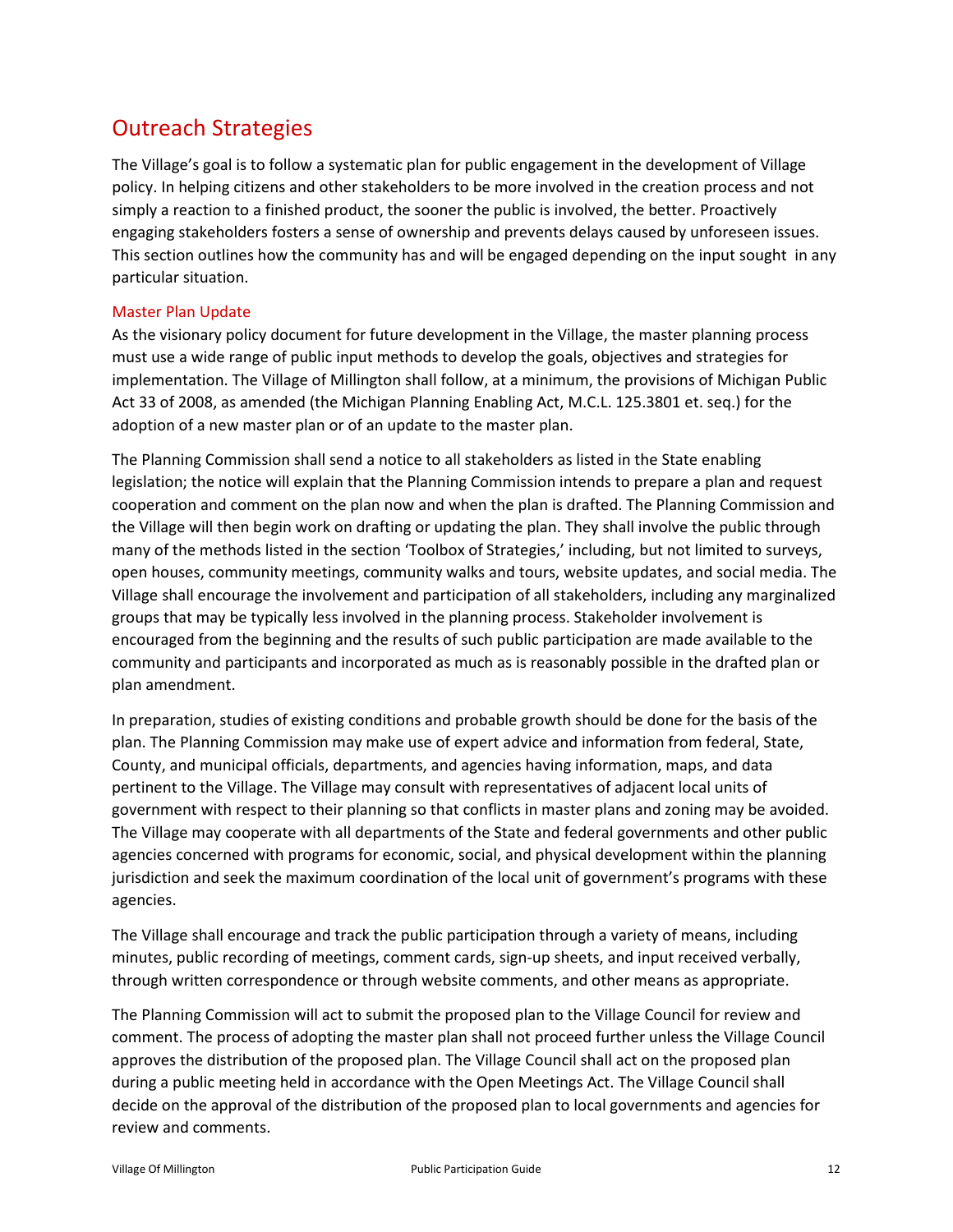If the Village Council approves the distribution of the proposed plan, it shall notify the secretary of the Planning Commission, and the secretary of the Planning Commission shall submit, in the manner provided by the State enabling law a copy of the proposed plan, for review and comment, to all of the units listed in the State enabling law. These entities may submit comments on the proposed plan to the Planning Commission within 63 days after the proposed plan was submitted to that entity (or 42 days in the case of a master plan update).

Before approving the proposed master plan, the Planning Commission shall hold not less than one (1) public hearing on the proposed plan. The hearing shall be held after the expiration of the deadline for comment. The Planning Commission shall give notice of the time and place of the public hearing not less than 15 days before the hearing by publication in a newspaper of general circulation within the Village of Millington.

The proposed plan shall be approved by resolution of the Planning Commission carried by the affirmative votes of not less than 2/3 of the members. A statement recording the Planning Commission's approval of the plan, signed by the chairperson or secretary of the Planning Commission, shall be included on the inside of the front or back cover of the master plan document. Following approval of the proposed master plan, the secretary of the Planning Commission shall submit a copy of the plan to the Village Council. Approval of the proposed plan by the Planning Commission is the final step for adoption of the plan, unless the Village Council by resolution has asserted the right to approve or reject the plan. In that case, after approval of the proposed plan by the Planning Commission, the Village Council shall approve or reject the proposed plan. A statement recording the Village Council's approval of the master plan, signed by the Village Clerk, shall be included on the inside of the front or back cover of the master plan if the Village Council takes action on the Plan.

### <span id="page-14-0"></span>Zoning Ordinance Update

The zoning ordinance is a document that reflects the vision of the community by regulating the character and type of development. To this end, it is important the public be involved in the adoption of amendments to the zoning map or to specific regulations contained in the text of the zoning ordinance. As each amendment process is unique and not necessarily related to the entire document, the stakeholders may vary to some extent. However, a general process of public outreach will contain early and frequent public input and a continuous facilitation of involvement throughout the decision-making process. The creation of citizen study groups, or ad-hoc committees, or workshops with directly affected property owners will be encouraged when tackling more complicated issues.

The Village Council may of its own motion, or shall upon petition signed by the owners of a majority of the property proposed for rezoning, prepare an ordinance amending or changing the district boundaries or district regulations. The ordinance shall be introduced by Village Council and then referred to the Planning Commission for review and recommendation. It may be necessary for the Planning Commission and/or the Village Council to defer action to one or more subsequent meetings to gather further information or to accommodate additional review and debate.

Prior to submitting its recommendation to the Village Council, the Planning Commission will hold a public hearing. The Village Council will, on receipt of the report of the Planning Commission, set a date for a second public hearing for consideration of the proposed amendment. After the public hearing, the Village Council may choose to approve, deny, or table the proposed amendment.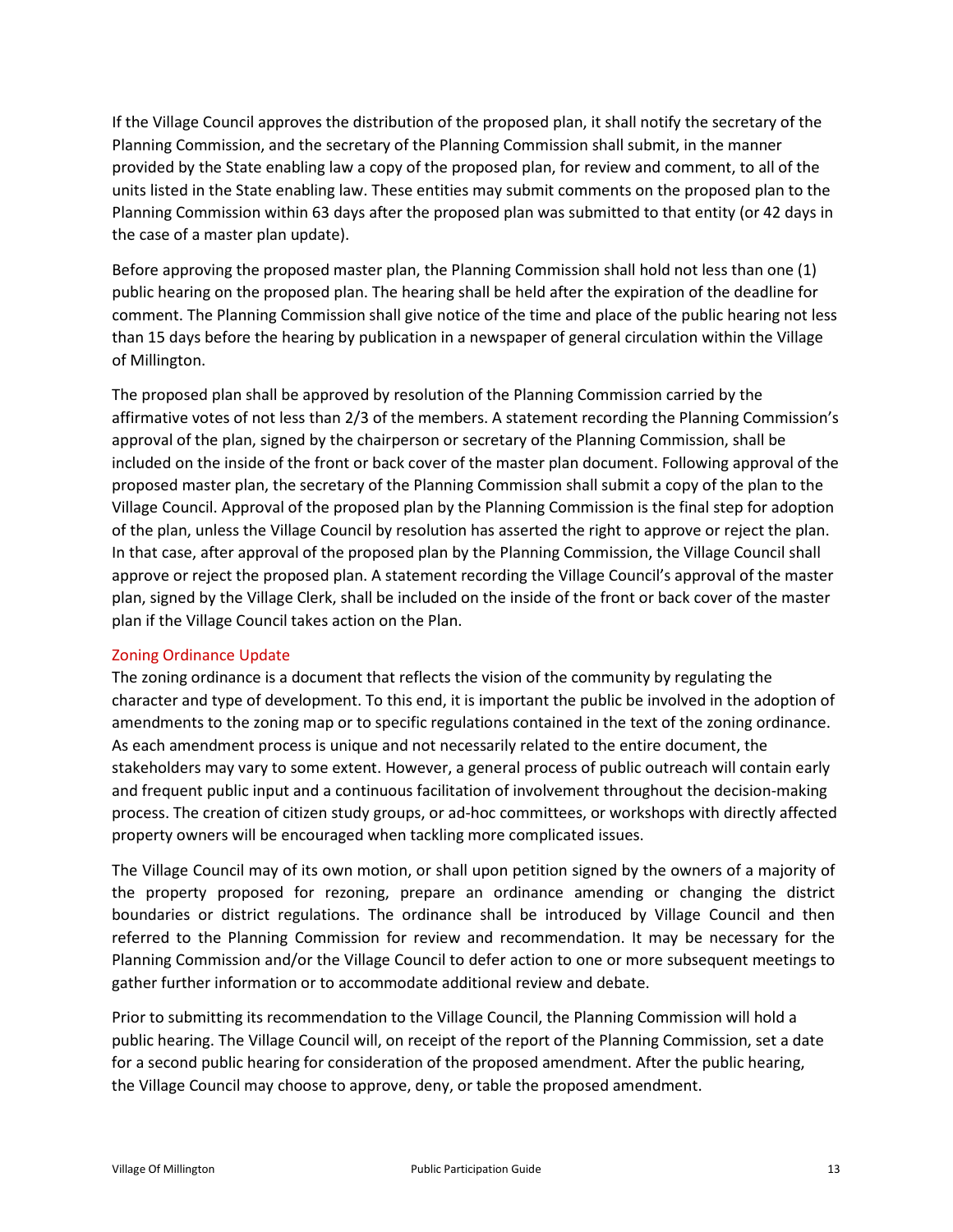There are special circumstances, however, such as a written protest against a zoning amendment by property owners. Whenever a written protest against such proposed amendment, signed by the owners of 20 percent or more of the area of land proposed to be altered or by the owners of 20 percent of the area of land within 100 feet of any part of the boundary of the land proposed to be altered, excluding any publicly-owned land from either calculation, shall be filed with the Village Council, the rezoning ordinance shall not be passed except by at least a two-thirds vote of all members of the Village Council. Notice of the ordinance will be published in a newspaper of general distribution in the Village at least 15 days prior to the hearing. The notification will also be sent by mail to the applicant, the owner of the subject property, and the owners of property within 300 feet of the subject property. Following adoption of the ordinance to amend the district boundaries or the district regulations, the ordinance will be filed with the Village Clerk, and a notice of the ordinance adoption will be published in a newspaper of general circulation in the Village of Millington within 15 days after adoption. The ordinance will take effect upon the expiration of seven days after its publication, unless a later effective date is specified by the Village Council, or unless a notice of intent to file a petition seeking to submit the ordinance to the electors of the Village for action is filed with the Village Clerk within seven days after publication of the ordinance amendment.

Particular attention shall be paid to public outreach and communication when dealing with controversial zoning ordinance amendments or controversial development proposals. The website shall be updated regularly on decision-making processes and projects.

### <span id="page-15-0"></span>Parks and Recreation Plan

Similar to the master planning process, the parks and recreational planning process must also utilize a wide array of public involvement strategies. The Michigan Department of Natural Resources (DNR) provides financial assistance through its recreation grants program to communities with the State of Michigan to acquire land for parks and to develop recreation facilities. The DNR mandates that municipalities undergoing a parks and recreation plan update must employ no less than two (2) types of public input strategies as detailed in the 'Toolbox of Strategies' section of this document.

It is important to involve the public early in the process through public meetings, surveys, community workshops, open house events, or other means before the draft plan is written. It is highly recommended that additional effort be put forth to solicit comments from residents living in the vicinity of future projects and from those who may be negatively affected by the proposed projects. Special efforts must be made to involve segments of the population whose concerns are often overlooked. These public participation methods should be well-advertised and held at an easily-accessible location.

Once the draft plan has been completed by the Planning Commission or Recreation Committee, citizens must be provided with a well-advertised opportunity of at least one (1) month or 30 days to review and comment before it is officially adopted. Ideal locations to allow the public to view the draft plan, is at a public library, Village Hall, or the Village's website. Comments should be collected via mail, email, or other means. A finalized draft shall then be recommended for adoption to Village Council.

Once the 30-day public review period has concluded and a finalized draft has been prepared, the Village Council shall hold an advertised public hearing in accordance with the Open Meetings Act. The meeting minutes shall reflect whether there was public comment and the nature of the comments received during the public hearing.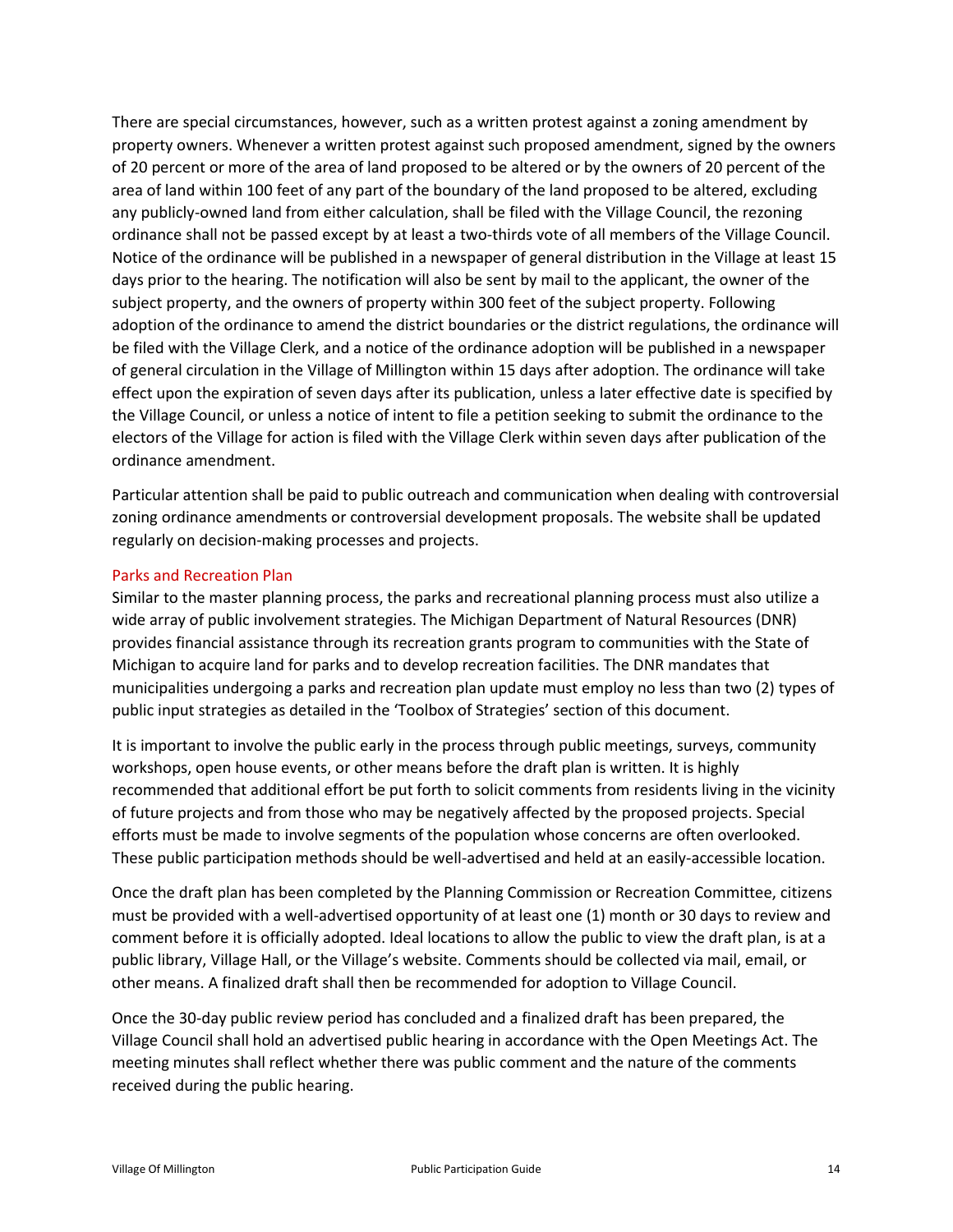### <span id="page-16-0"></span>Capital Improvement Program Planning

A capital improvement program (CIP) plan is a short-range plan, typically four to ten years, which identifies capital projects and equipment purchases, a ranking of projects and purchases in order of preference, the plan for financing the items, a timetable for the construction or completion of the project, justification for the project, and an explanation of expenses for the project. The Village of Millington is committed to working with stakeholders such as Millington Public Schools and the Parks and Recreation Department to make the best use of public funds. While planning for capital improvements can largely be very technical and difficult to become engaged, Village Council shall hold a public hearing for the adoption of the CIP plan and post the plan in an easily-accessible location on the Village's website for the public to view.

### <span id="page-16-1"></span>Major Developments

The Village shall follow, at a minimum, the provisions of the local and State regulations, as listed in this guide, to review development projects that involve the approval of planning and zoning applications and permits. This applies to the review process for site plans and special use permits, rezoning requests, and variance request applications. In many circumstances, the Village Council and its boards and commissions will hold public hearings, noticed in accordance with the State legislation, and allow for public comment on the proposed development project during its regular meetings. Depending on the nature of the project, the community interest, and the community's financial involvement, additional methods of engagement may be used to gather community feedback.

### <span id="page-16-2"></span>Steps for Determining the Appropriate Plan

Prior to conducting a planning process, such as a master plan update, parks and recreation plan update, or other similar process, the Village of Millington shall create a Public Participation Plan to help define and guide the methods for achieving optimal public participation.

Most public participation plans will be simple and short; however, large projects with multiple public participation activities may need to be more detailed.

The purpose of the public participation plan is to help the Village think through a project and to design activities that will meet the project's public participation goals. A well-planned approach will save time and effort in the long-run.

Below are ten (10) steps to formulating a successful public participation plan:

### **Step 1.** Describe the Project

The first step in developing a public participation plan is to provide a clear project description to lay the foundation for a successful and achievable public participation process within the timeline, geographic area, staff and budget limitations of the overall project. This information will be used to explain the project to those persons subsequently engaged in public participation activities of the Plan. This will also help communicate the boundaries of public participation in planning, program development, or decision processes.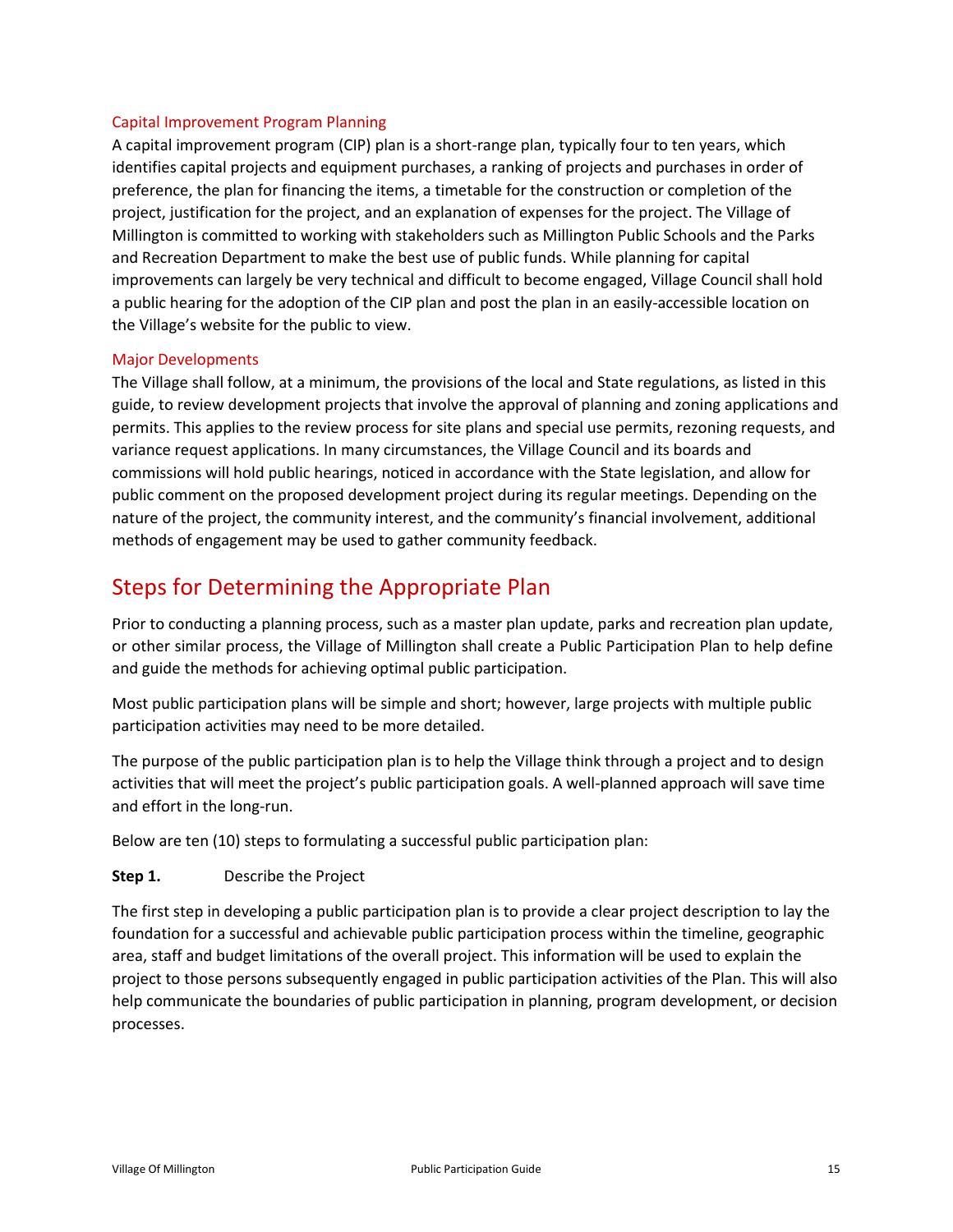### **Step 2.** Assess Level of Public Concern or Interest

To determine the appropriate level of public participation create a worksheet, it is important to assess the degree to which the public considers the issue significant. The public will become involved according to its perception of the seriousness of the issue. Therefore, it is important to anticipate the public's level of interest or concern regarding a project or program.

### **Step 3.** Determine Level of Public Concern or Interest

After assessing the level of public interest or concern using the worksheet in Step 2, it will be easier to plan for the appropriate level of public participation and establish effective goals.

### **Step 4.** Identify Public Participation Goals

After determining the appropriate level of public participation for the project, the next step is to define the goals for inviting the public to participate.

### **Step 5.** Identify Stakeholders

With goals and public participation levels in hand, it is easier to identify stakeholders and what level of public outreach is needed. When creating the list of stakeholders, make sure audiences who may not typically be engaged are considered to try to cover a broad range of citizens.

### **Step 6.** Select Tools

Different public participation goals typically require different tools and approaches. This guide provides several proven strategies to employ during various types of projects.

### **Step 7.** Create a Schedule

Any public participation plan should include a detailed timeline of the planning, program development or decision-making processes as well as the public participation activities within that process. Public information and input need to be timed early enough to provide the public adequate opportunity to influence the decision.

### **Step 8.** Identify Roles and Responsibilities

Identify everyone who has a role and/or responsibility in the planning, program development or decision-making processes. Most importantly, identify an overall public participation manager responsible for tracking progress and completing each activity. Clearly identify who the "ultimate decision makers" are with regard to the project. This will be very helpful to have before beginning the development of public information materials and making presentations to stakeholders, who will want to know how, when and by whom the decision is going to be made.

### **Step 9.** Gather and Disseminate Input and Results

If the public participation goals include public input, involvement or collaboration, there is an added responsibility of disseminating the public's input to decision makers and back to the public at large. This "feedback loop" is necessary to demonstrate to the public that their time and effort has been well invested and their comments and concerns have been understood and accurately communicated to